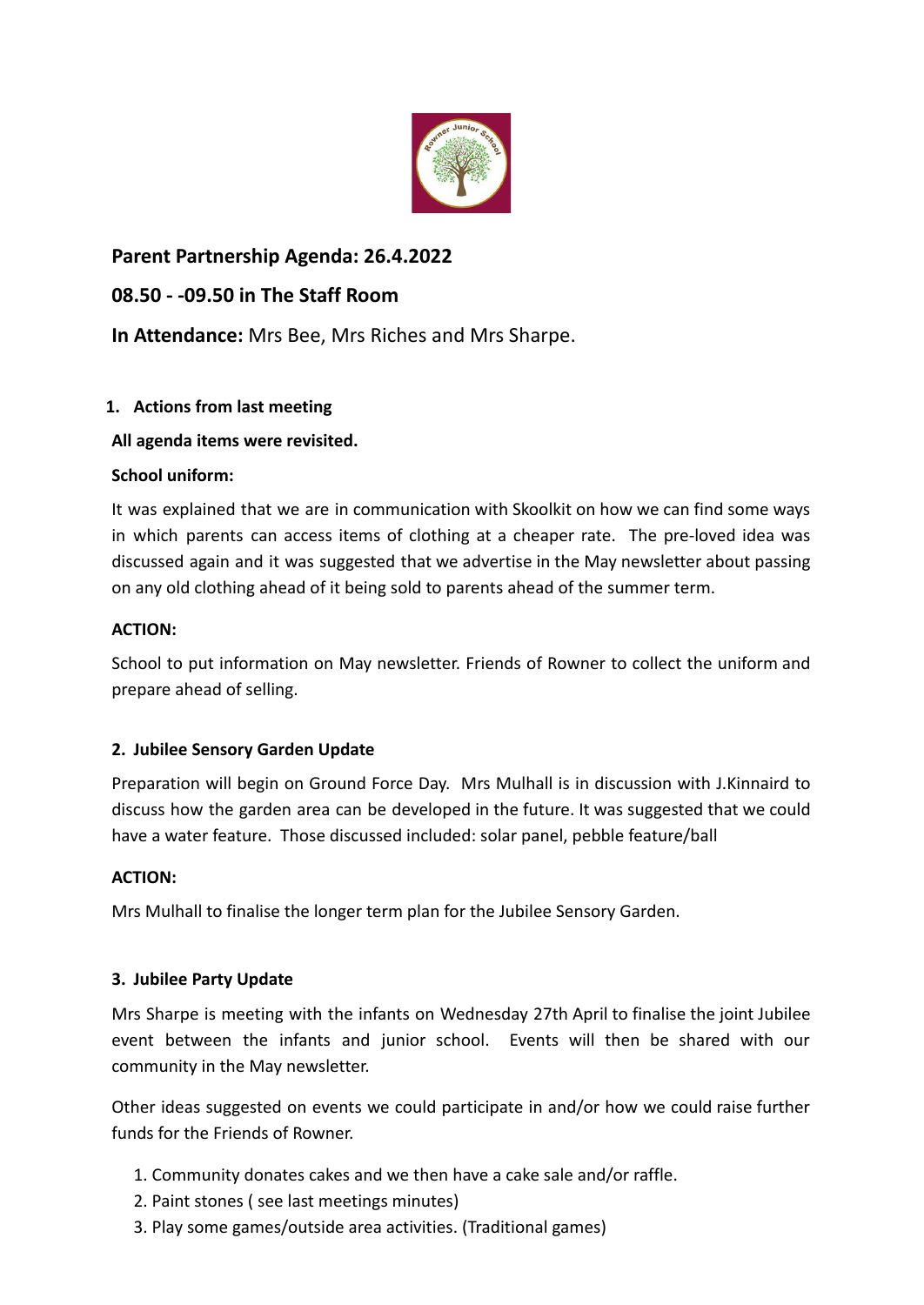### **4. Music from the decades.**

**ACTION from last meeting:** Mrs Lowe to see if we can get support with the sewing of the bunting. Still to be confirmed.

### **ACTIONS:**

School to follow up with Mrs Lowe regarding above point. School to communicate finalised events in the May newsletter.

### **5. FOR - Friends of Rowner**

Mrs Sharpe explained how our previous Parent/Teacher group, 'Rowner United Friends and Family' (RUFF) has now been renamed 'Friends of Rowner' (FOR). We are keen to have more parents join the group and it was discussed how we might do this. Ideas included:

- When families join our school, information about 'Friends of Rowner' is included in the induction pack.
- Consideration of timings for meetings in school hours would be beneficial for parents. Although it was also discussed how releasing teachers would be problematic for this.
- Mrs Bee and Mrs Riches both said that they were happy to be on part of the committee and to support at events.
- Further communication will be in the May newsletter about how parents can join and be part of the Friends of Rowner.
- It was suggested that there was an option for a Google Form in which parents could tick a box with how/what they can help with. This could be in the form of having a range of activities that are coming up in the term ahead and parents saying how they are able to help/support.

#### **ACTIONS:**

**School to action:** include in the May newsletter. Friends of Rowner could also be a standing item on the newsletter.

Create a document for the induction packs as well as to consider a Google Form to gauge parental levels of support.

#### **6. Transition**

Transition, both within school and the Y2/3 and Y6/7 transition was discussed. It was explained that we are in the process of organising classes and teachers next year, however decisions aren't finalised until after half term. Information is shared with pupils and parents in the final report.

Parental feedback included: